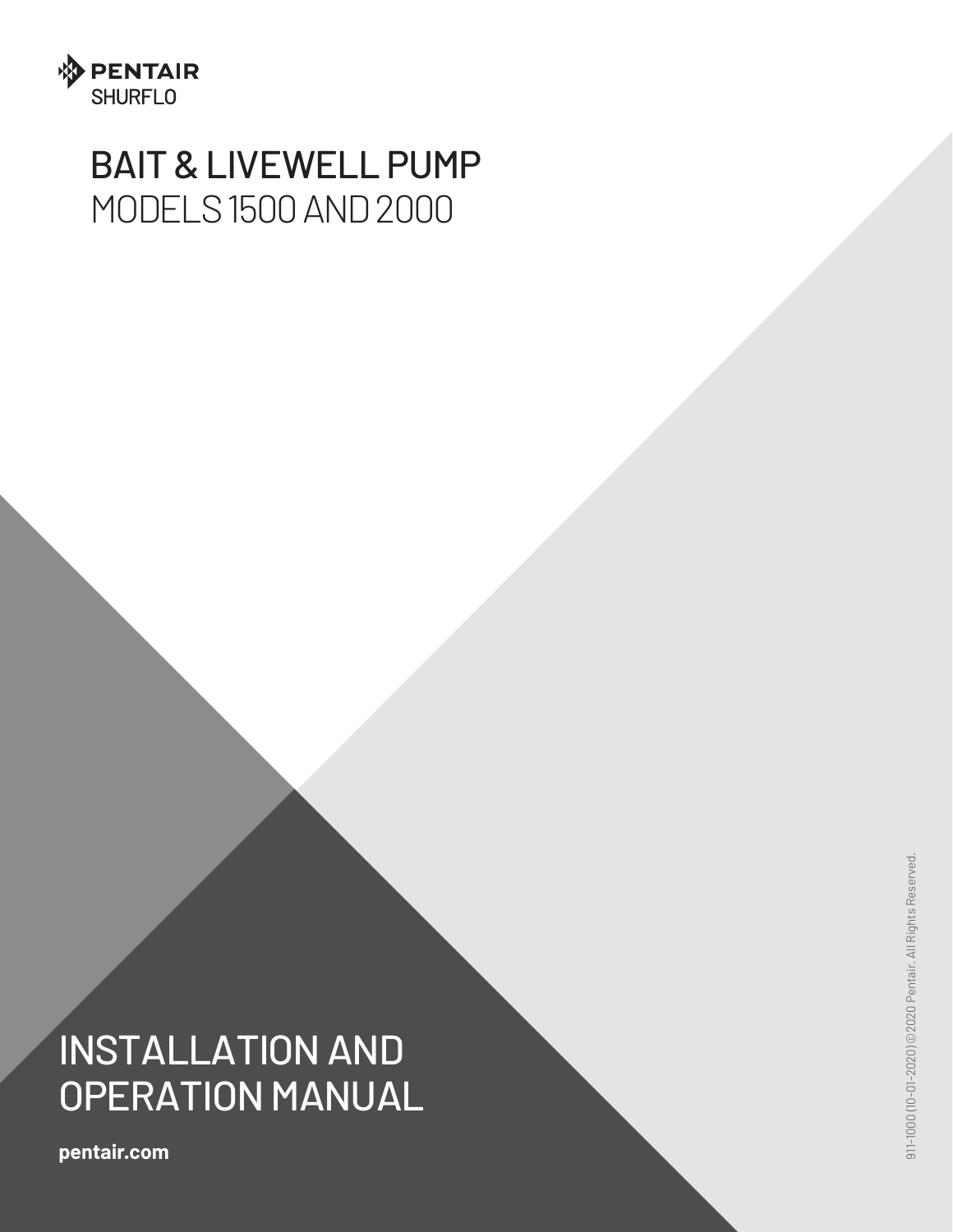## **TABLE OF CONTENTS**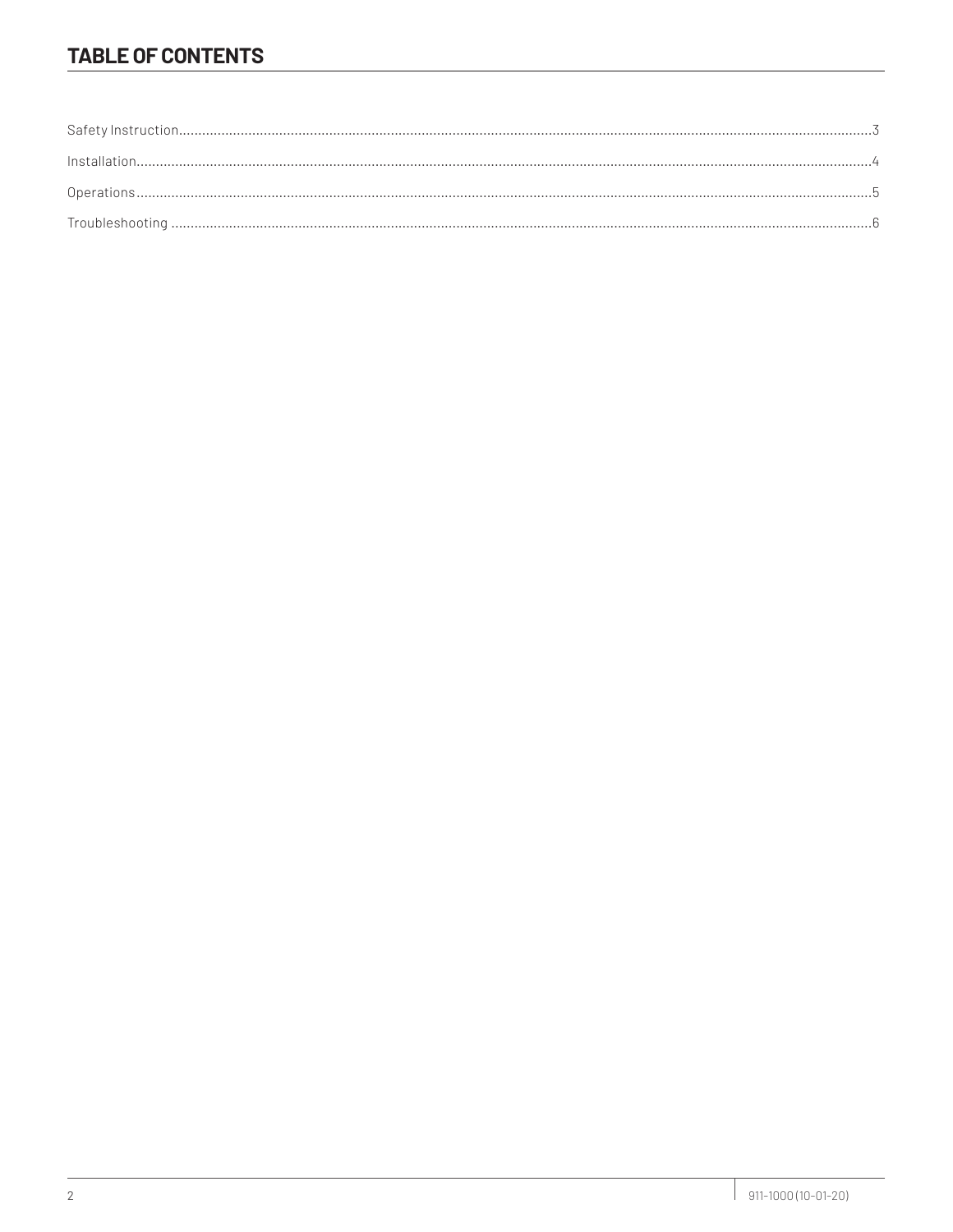## **SAFETY INSTRUCTIONS**

**SAVE THESE INSTRUCTIONS**: This manual contains important instructions that should be followed during installation, operation, and maintenance of the product. Carefully read and follow all safety instructions in this manual.

#### **IMPORTANT SAFETY TERMINOLOGY**

**ADANGER** indicates a hazard which, if not avoided, will result in death or serious injury.

**AWARNING** indicates a hazard which, if not avoided, *can* result in death or serious injury.

**A CAUTION** indicates a hazard which, if not avoided, can or *may* result in minor or moderate injury.

**NOTE** addresses practices not related to personal injury.

#### **CALIFORNIA PROPOSITION 65 WARNING**

**A WARNING** This product and related accessories contain chemicals known to the State of California to cause cancer, birth defects or other reproductive harm.

#### **SAFETY INSTRUCTIONS**

**AWARNING** Always use fuse with amps rating specified on pump label. Failure to do so may result in serious personal injury, fire hazards and will void the warranty.

 $\Delta$  WARNING  $\Box$  Do not disassemble base from pump body. Warranty will be voided upon disassembly. SHURFLO is not responsible for problems due to disassembly of base from pump body.

- Do not pump oil, diesel fuel, gasoline or other flammable liquids with this pump.
- Always disconnect power before servicing pump.
- Always use fuse size specified in specification.
- Seacock MUST be closed before removing pump for service.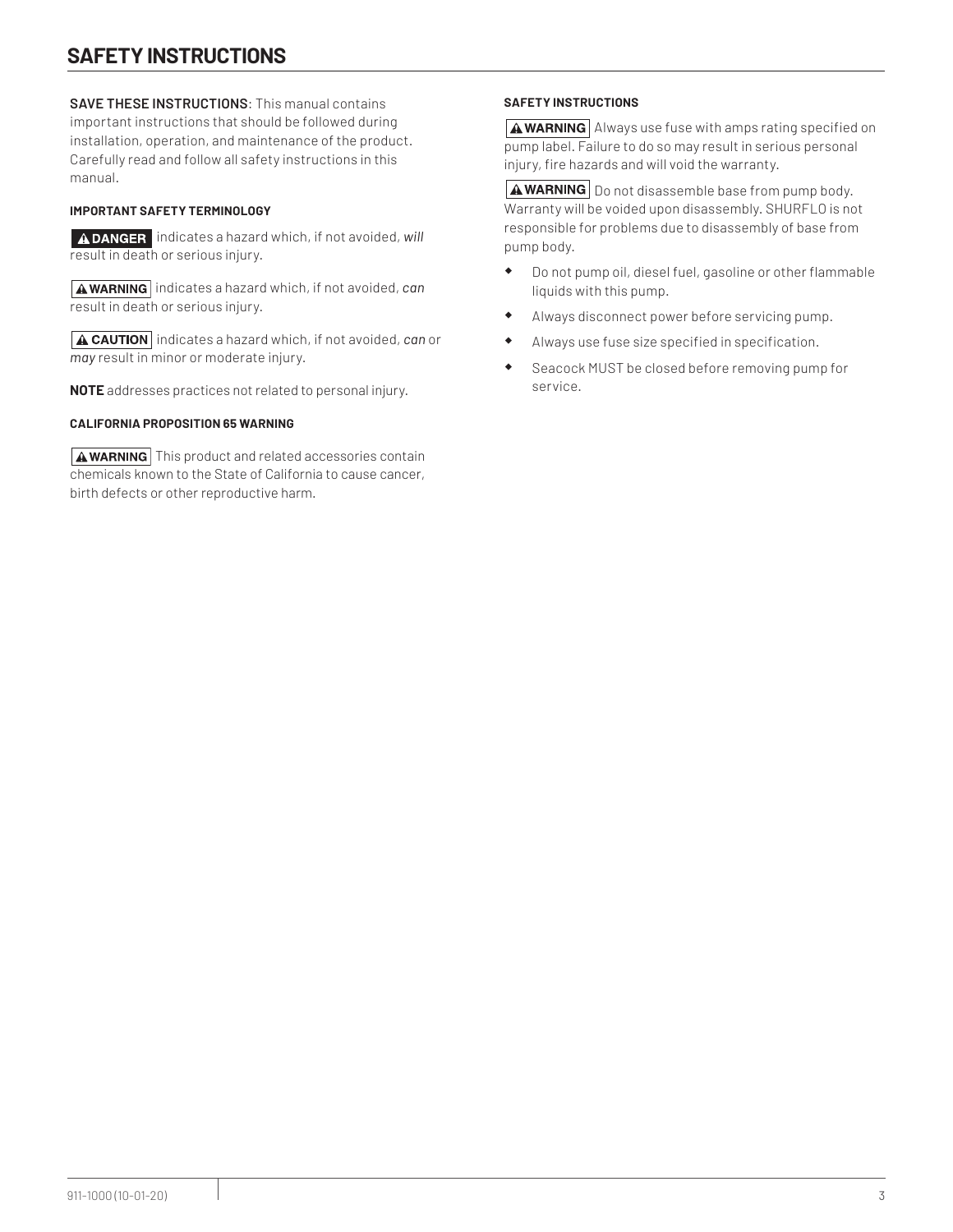#### **MOUNTING**

#### **(Suggested installation & operation only. Your installation may vary)**

Mount scoop-type thru-hull [high speed pick-up] to hull. Do not drive screws through hull!

- Below water level thru-hull fittings must have a seacock shut-off valve.
- Install a 1" NPT-M brass nipple fitting into pump inlet and mount directly to seacock.
- SHURFLO recommends installing our 330 livewell fill valve.

#### **PLUMBING**

- Use smooth I.D. discharge tubing
- Tubing should be rated for below water line use.
- Always use double clamps for connections below the water line.
- Tubing should enter tank at top to avoid tank draining while pump is off. (See illustration for recommended installation).

**Avoid airlock & maximize performance:** Avoid any sagging or loops in the tubing. Tubing must go up from pump to tank. Use full -flow style valves only. Valve is used to regulate flow to tank while at rest and while under way (2 different settings).

#### **ELECTRICAL**

- Use 16GA wire for all circuits. If installation is over 20 feet, use 14GA wire.
- Brown pump wire must be connected to positive power.
- When the controller detects a lock rotor condition (high amps) for more than 10 seconds it will turn the pump off until power gets reset.
- Use waterproof connectors and splices.
- Attach all wires to UL Marine approvedduty switch rated at or above 15 amps.
- Wire connections should be made above water level at the highest possible position.
- Seal wire connections to prevent corrosion and electrolysis.



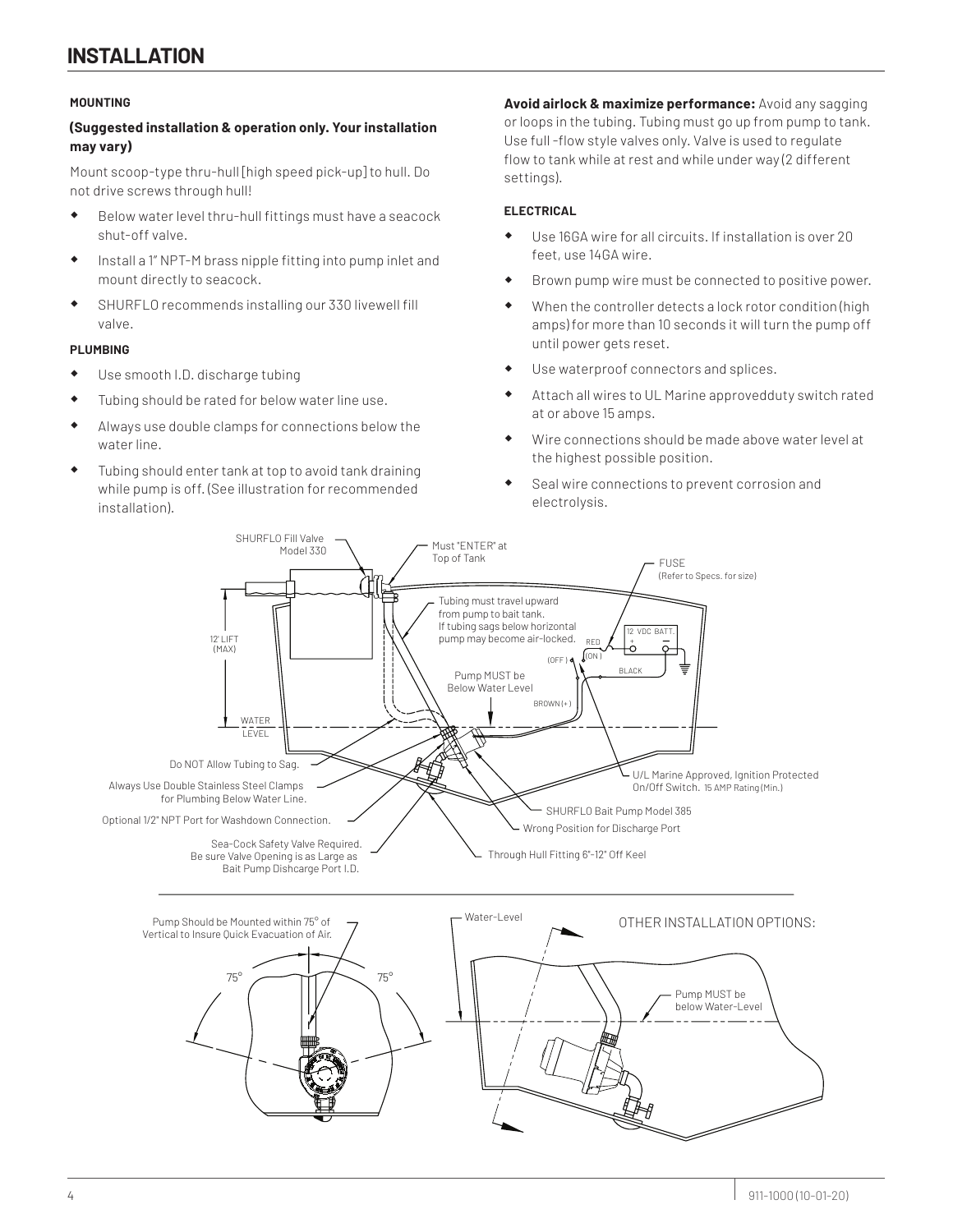### **OPERATION**

- Never operate equipment if gasoline fumes are present.
- Always test pump before leaving dock.
- Open sea cock before running pump, do not run pump dry.
- Tank fill time should be tested at rest and under way.
- Pump will fill tank faster while boat is running at higher speeds. General tank fill times are between 7 minutes [warmer water] and 10 minutes [colder water].
- Measure tank fill time from empty while at rest and adjust valve position for desired time.

**FLOW GPH [LPH]**

 Measure tank fill time at normal cruising speed and adjust valve to desired time.

- Refer to tank size chart for optimal pump size. Note position for later reference.
- Always remember to adjust valve when at rest or under way.
- Flow should be circular and slightly upward so debris clears from bottom of tank. Flow should not be too fast that fish get tired.

**TIPS:** Vibration induced by sea conditions or transportation may cause plumbing or pump hardware to loosen. Check for system components that may be loose. Many symptoms can be solved by simply tightening.

| <b>FLUW GPH LLPHJ</b> |                |            |             |             |             |  |  |
|-----------------------|----------------|------------|-------------|-------------|-------------|--|--|
| <b>NAME</b>           | <b>VOLTAGE</b> | MODEL#     | 0'[OM]      | 3'[1M]      | 6'[2M]      |  |  |
| 1500                  | $12 V^*$       | 358-001-00 | 1800 [6813] | 1700 [6434] | 1600 [6056] |  |  |
| 2000                  | 12 V           | 358-011-00 | 2200 [8327] | 2000 [7570] | 1900 [7191] |  |  |
| 2000                  | 12 V           | 358-012-00 | 2200 [8327] | 2000 [7570] | 1900 [7191] |  |  |
| 1500                  | 24 V           | 358-101-00 | 1800 [6813] | 1700 [6434] | 1600 [6056] |  |  |
| 2000                  | 24 V           | 358-111-00 | 2200 [8327] | 2000 [7570] | 1900 [7191] |  |  |

\*Specifications given at design voltage 13.6 VDC per ABYC recommendations.

| <b>TECHNICAL DATA</b> |                  |             |                    |  |  |  |  |
|-----------------------|------------------|-------------|--------------------|--|--|--|--|
| MAX. HEAD FT. [M]     | <b>MAX. AMPS</b> | <b>FUSE</b> | <b>OUTLET PORT</b> |  |  |  |  |
| 14 [4.27]             | 8                | 10          | $1 - 1/8"$         |  |  |  |  |
| 18[5.5]               | 10               | 15          | $1 - 1/8"$         |  |  |  |  |
| 18[5.5]               | 10               | 15          | $1 - 1/8"$         |  |  |  |  |
| 14 [4.27]             | 4                | հ           | $1 - 1/8"$         |  |  |  |  |
| 18[5.5]               | 5                | հ           | $1 - 1/8"$         |  |  |  |  |

#### 911-1000 (10-01-20) 5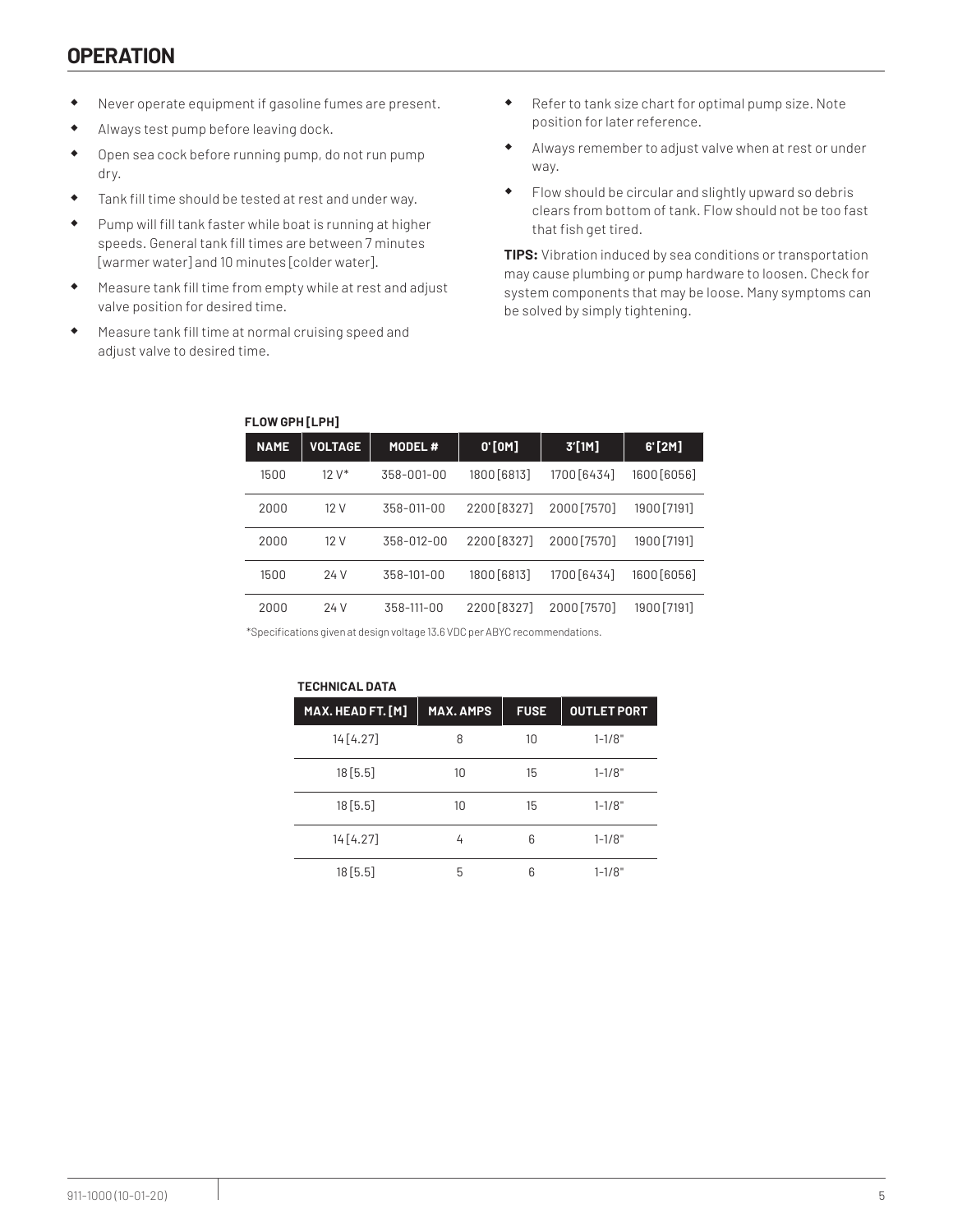## **TROUBLESHOOTING**

#### **TROUBLESHOOTING**

Pump will not start or no water:

- Check electrical connections including fuse, switch and ground connection.
- Check if voltage is present at the pump.
- Check for improper fuse rating or wire size.
- Sea-Cock / thru-hull or valve closed?
- Pump mounted above water level.
- Sea-Cock valve not fully open.
- Check if tank flow adjust valve is closed.
- Check if inlet is clogged.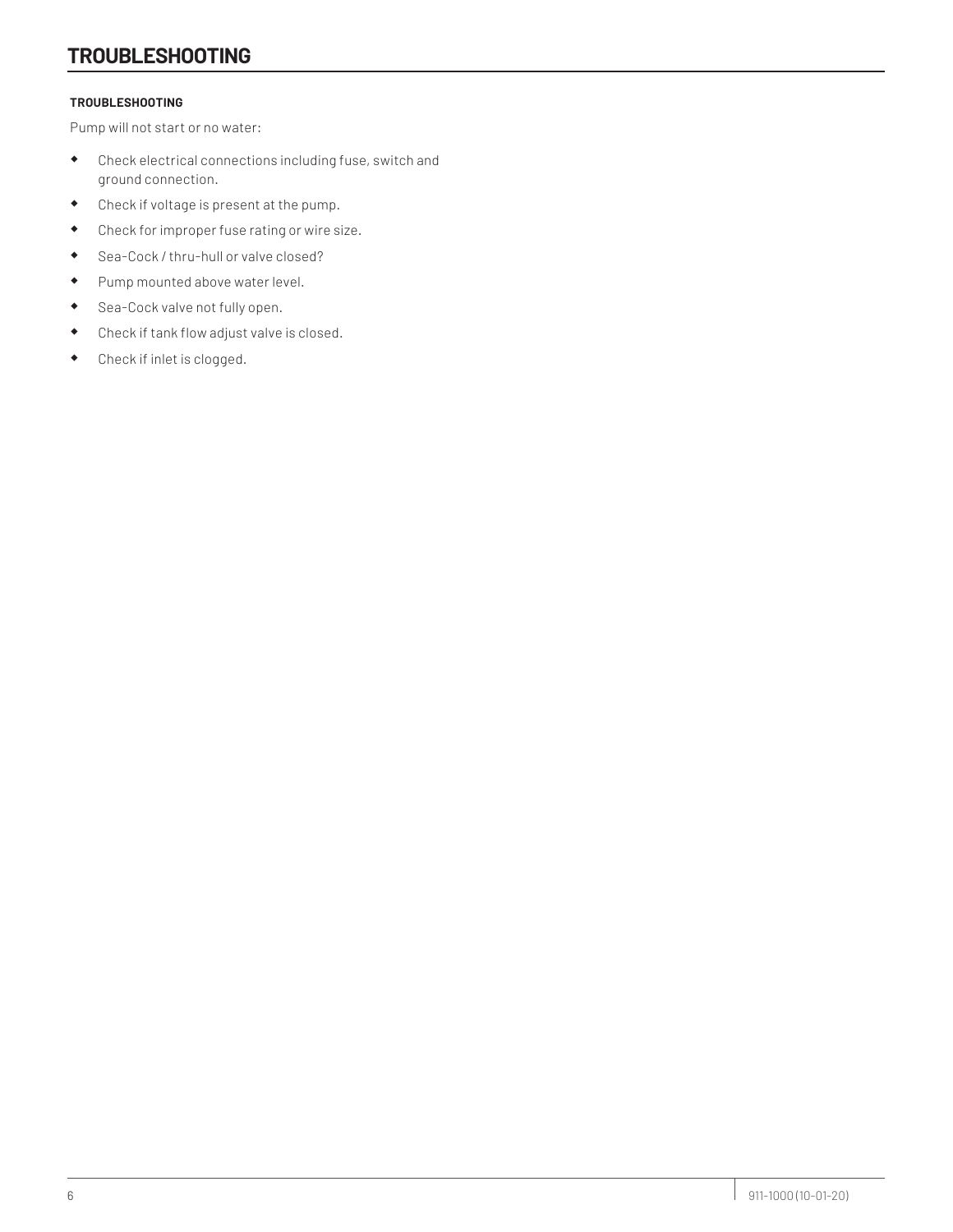## PAGE INTENTIONALLY LEFT BLANK